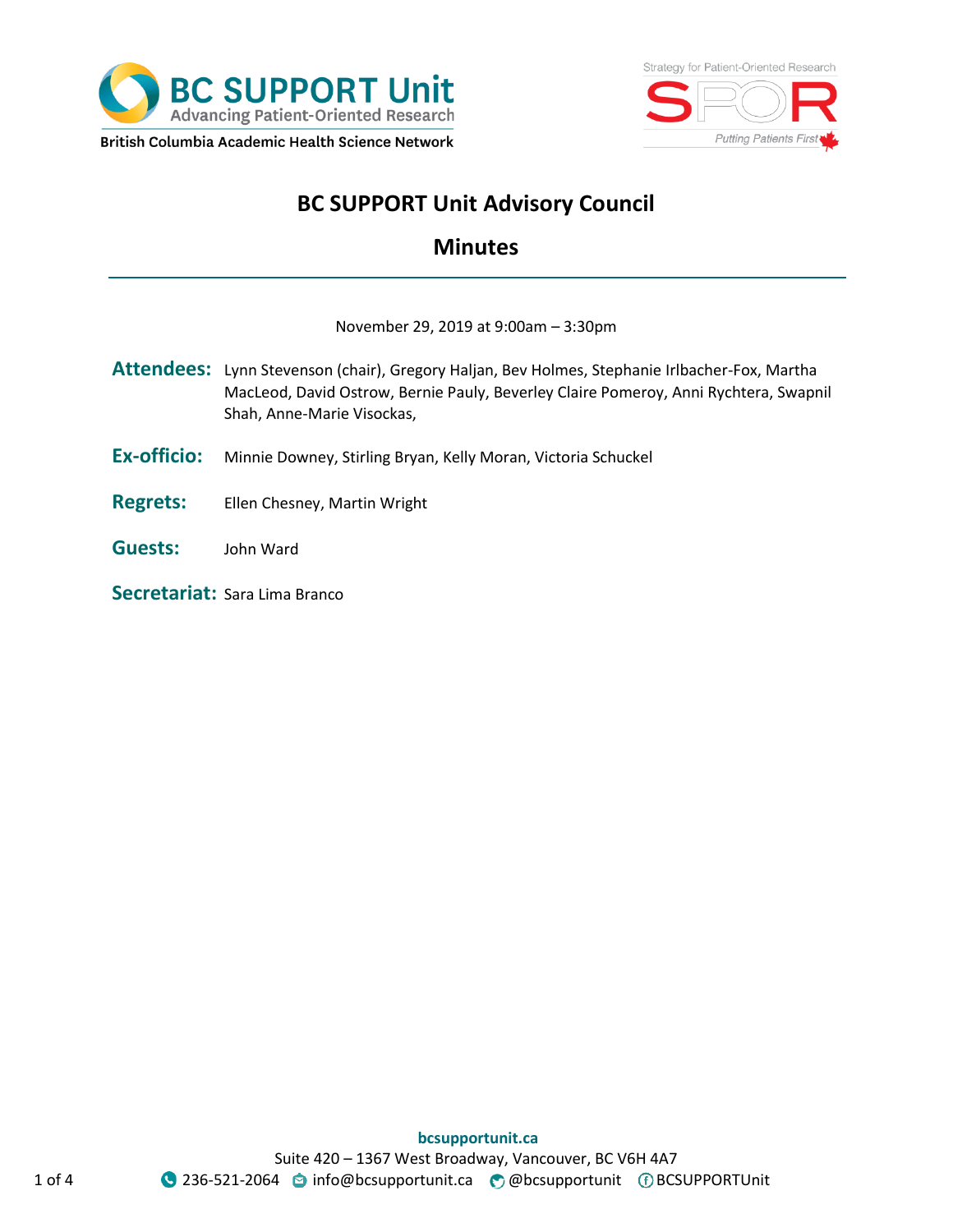



# **1. Call the Meeting to Order**

L. Stevenson, BC SUPPORT Unit Advisory Council Chair, welcomed all members to the first meeting of the BC SUPPORT Unit Advisory Council and brought the meeting to order.

L. Stevenson acknowledged that the BC AHSN office is within the ancestral, traditional, and unceded territory of the Coast Salish Peoples, including the territories of the xʷməθkwəy̓əm (Musqueam), Skwxwú7mesh (Squamish), Stó:lō and Səlílwəta?/Selilwitulh (TsleilWaututh) Nations.

# **2. Introductions**

Group introductions took place, as well as a discussion of key themes.

# 3. **Setting the Scene: BC AHSN, BC SUPPORT Unit, Governance Structure, Terms of Reference, Conflict of Interest, and Non-Disclosure**

#### AHSN and BC SUPPORT Unit overview:

M. Downey, Executive Director, BC SUPPORT Unit, and S. Bryan, Scientific Director, BC SUPPORT Unit, reviewed a PowerPoint presentation regarding the BC AHSN and BC SUPPORT Unit. A discussion then took place regarding the PowerPoint presentation.

#### Governance Structure:

Feedback was provided on the org chart, including better stating the engagement and involvement of patient partners. For the purpose of consistency, this should be more clearly articulated.

#### Patient Partner Council:

A. Rychtera, member of the BC SUPPORT Unit Patient Partner Council, addressed the group. She provided an overview of the history of the BC SUPPORT Unit Council, and the scope of tasks the Patient Partner Council is currently undertaking. Conversation within the group confirmed that for this group of patients, patient involvement has begun to feel less tokenistic, and that more patients are involved. It was discussed that the Advisory Council may offer advice for the management team to be used in their decision processes as applicable.

#### Terms of reference:

A Terms of Reference was provided to the group in advance of this meeting and reviewed at this time, led by L. Stevenson.

This purpose of the council (source of expert advice for the Unit Management team) and membership (there is a limit of 15 individuals on this Council) were discussed. Part of the role of this council will be to advise looking forward to SPOR SUPPORT Unit Phase II's application, and SPOR SUPPORT Unit Phase II itself.

#### **bcsupportunit.ca**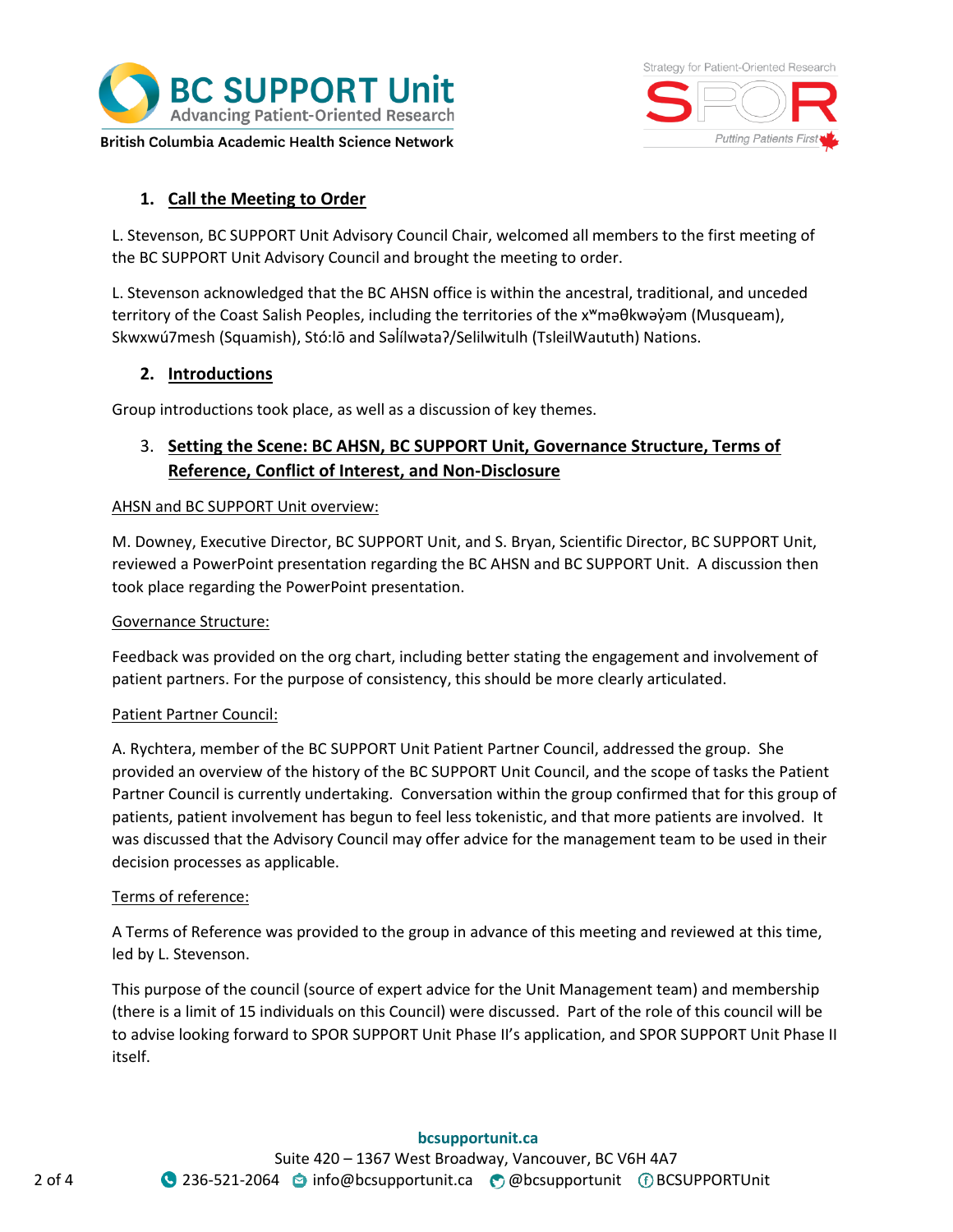



The group discussed the SPOR SUPPORT Unit Phase II funding opportunity, and its components as related to gender and sexual orientation. The group also discussed engaging more clinicians.

The terms of Reference don't address B. Holmes' required seat as a representative of our funding partner (MSFHR) and will be revised to clarify that MSFHR will have one seat on the Council.

**ACTION:** The ToR will be corrected and recirculated; the Council will then be able to sign and return that copy.

Feedback was also provided as pertains to removing the term 'representation'. Members will be providing perspective. (The role is 'supportive' as opposed to 'representative'.)

Conflict of Interest was discussed, and there is an agreement that members will disclose to the chair any conflict of interest, either in advance if known, or at the time of discussion if identified.

# **4. Current state: Formative evaluation**

J. Ward, Performance Measurement Lead, BC SUPPORT Unit, reviewed a PowerPoint presentation with the group on the formative evaluation, and evaluation in general. A discussion occurred after the PowerPoint presentation:

Letters of Support (LoS), one of the services the BC SUPPORT Unit offers, were also discussed. A large percentage of projects that received a LoS were eventually funded (approximately 50%). Regional centres have allowed for the formation of new relationships with academic institutions. There has been a move away from purely academic led research into clinical research being done within the system.

An inquiry was posed regarding patient engagement frameworks; there are 68 Patient engagement frameworks currently being used. One of our projects has offered their project to us – PEIRS. Which is being used for evaluation purposes.

# **5. Planning with the Outcomes in Mind**

K. Moran, Director, Operations, BC SUPPORT Unit, reviewed the Social Research and Demonstration Corporation (SRDC) Report as well as the BC SUPPORT Unit response with the group. These had been circulated in advance of this meeting.

After the review, a discussion then occurred regarding the SRDC Report as well as the BC SUPPORT Unit response. The response to the SRDC report was compiled by the Hub staff as well as the regional centre.

A recommendation was made that it should be better articulated that the evaluation was only a partial evaluation, and that there were already plans to implement some of these recommendation before the evaluation itself took place.

The council advised the SUPPORT Unit management that the planned response to the formative evaluation was sufficient and to look forward and plan and make decisions in the context of the current environment.

#### **bcsupportunit.ca**